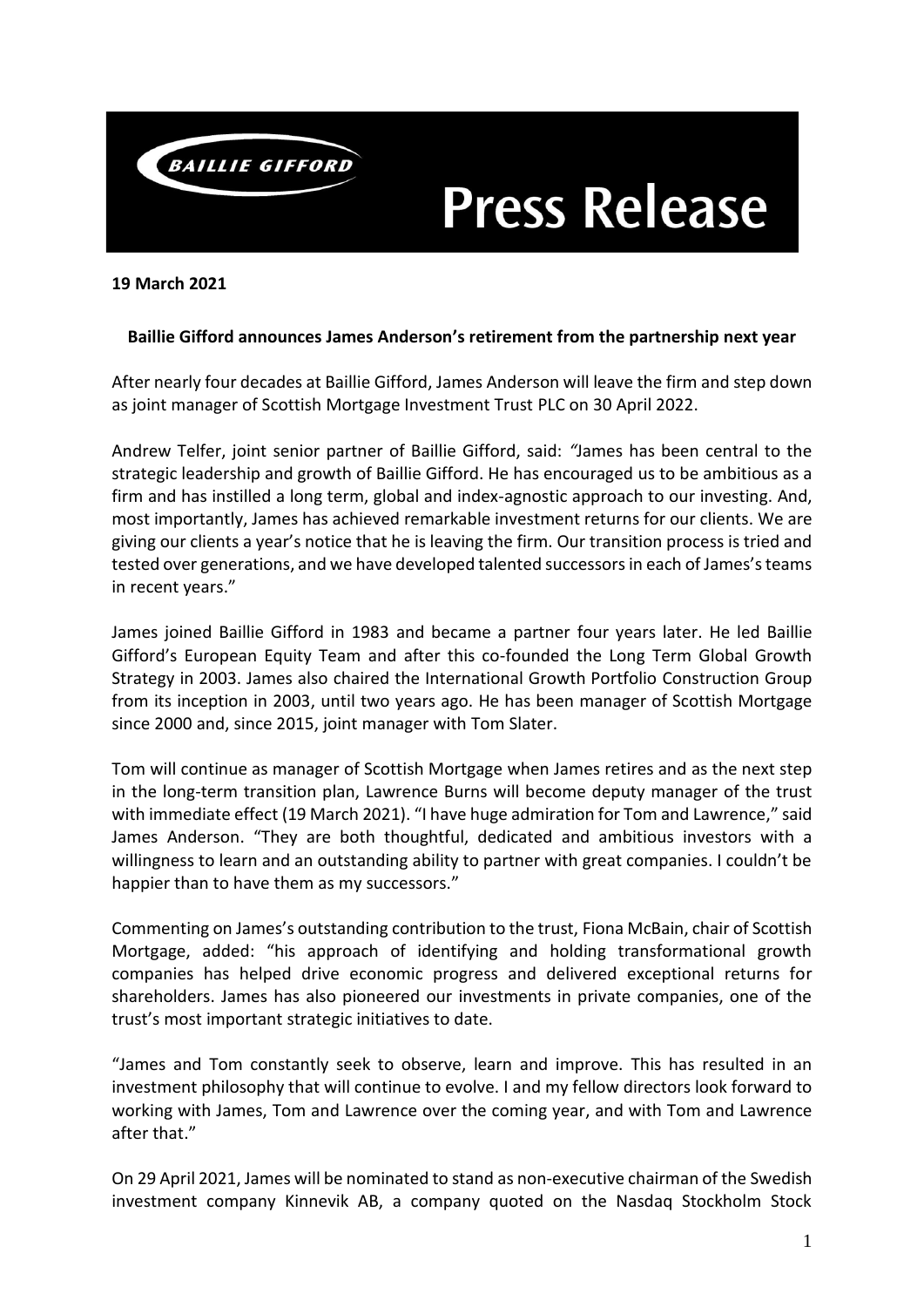Exchange, which is currently held in Baillie Gifford's client portfolios. If appointed, James would recuse himself from any investment discussions and decisions about Kinnevik and its underlying investments, while he remains a Baillie Gifford partner. James is also a trustee of Johns Hopkins University, chair of the Panmure House Prize Panel and a benefactor of academia, the arts and football.

## **For further information, please contact:**

Jonathan Atkins, Anthony Cornwell +44 (0) 20 3697 4200

Four Communications [BaillieGifford@fourcommunications.com](mailto:BaillieGifford@fourcommunications.com)

#### **Notes to editors**

- Baillie Gifford & Co, an independent investment partnership founded in 1908, is headquartered in Edinburgh with offices in Buenos Aires, Dublin, Frankfurt, Hong Kong, Krakow, London, New York, Shanghai, Toronto and Zurich. It has £326bn in assets under management and advice. Visit **bailliegifford.com** for more.
- Scottish Mortgage Investment Trust PLC is an actively managed low-cost investment trust, investing in a high conviction global portfolio of companies with the aim of maximising its total return to its shareholders over the long term. Launched in 1909, it has £17bn in net assets and is the UK's largest investment trust. Visit [scottishmortgageit.com](https://www.bailliegifford.com/en/uk/individual-investors/funds/scottish-mortgage-investment-trust/) for more.
- Tom Slater is head of the US Equities Team and is a decision maker on Long Term Global Growth portfolios. He joined Baillie Gifford in 2000 and became a partner in 2012. After serving as deputy manager for five years, Tom was appointed joint manager of Scottish Mortgage in 2015. Tom's investment interest is focused on high growth businesses both in listed equity markets and in private companies.
- Lawrence Burns joined Baillie Gifford in 2009. In 2012 he became a member of the Portfolio Construction Group for the International Growth Strategy. Since 2017, Lawrence has co-managed the International Concentrated Growth Strategy and last year he became a manager of the Vanguard International Growth Fund. Lawrence became a partner in 2020 and his investment focus is on transformative growth companies.
- The Long Term Global Growth (LTGG) Strategy is a stock-driven, unconstrained global equity strategy focused on investing in exceptional growth companies from around the world. James stepped down as a decision maker in LTGG a year ago. At the same time Mark Urquhart, who co-founded LTGG with James in 2003, became head of the team. The strategy was founded in 2003 and has £52bn in assets under management.
- The International Growth Strategy aims to produce good long-term performance by investing in a committed portfolio of international growth stocks constructed with little regard for the index. The strategy was founded in 2003 and has £58bn in assets under management. Tom Coutts and Lawrence Burns are respectively chair and deputy chair of the Portfolio Construction Group.

*All data as at 31 December 2020 unless otherwise stated.*